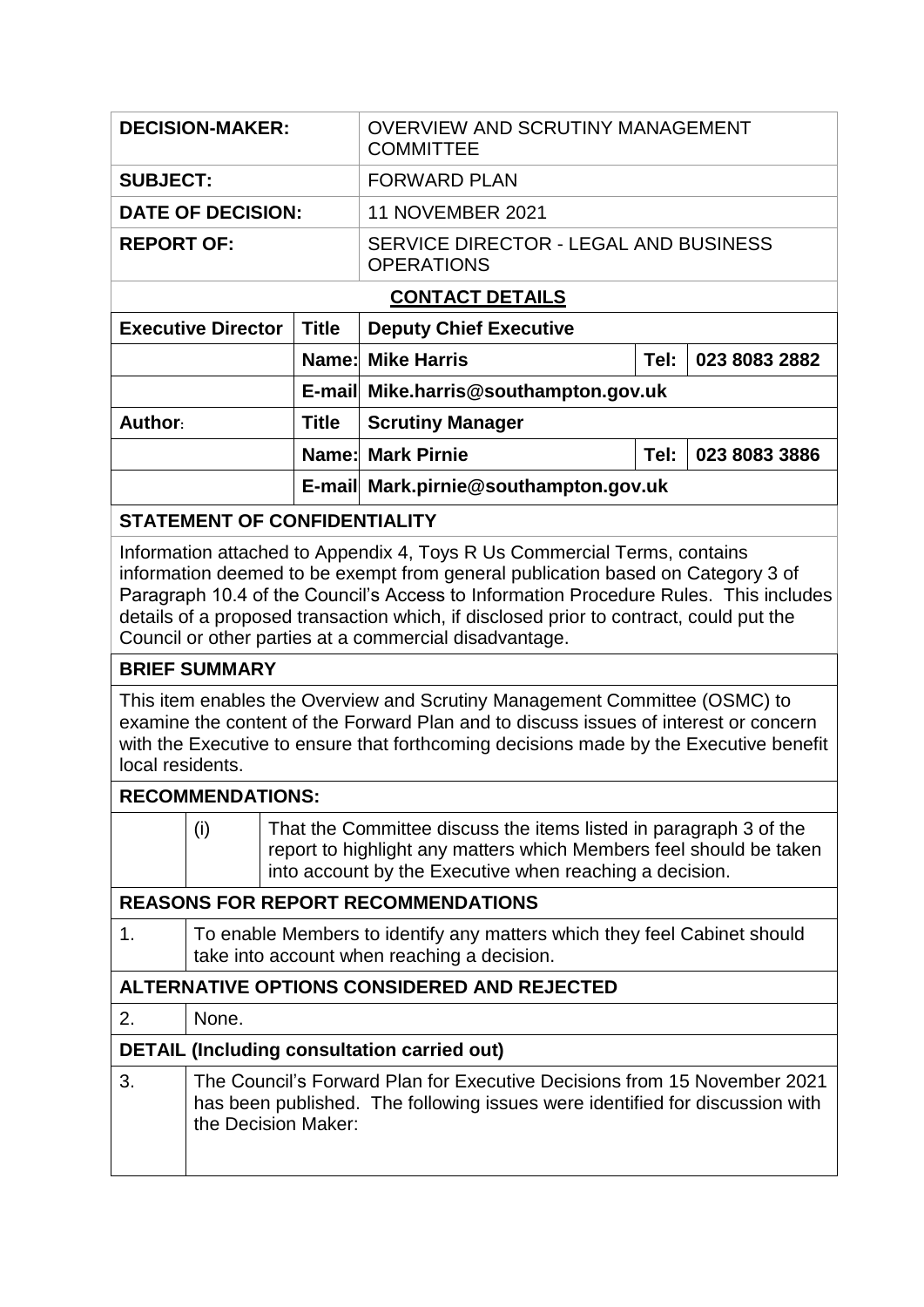|                                                | <b>Portfolio</b>                                                                                                                                                                                       | <b>Decision</b>                                                                                                                                      |                                                                             | <b>Requested By</b> |  |  |  |
|------------------------------------------------|--------------------------------------------------------------------------------------------------------------------------------------------------------------------------------------------------------|------------------------------------------------------------------------------------------------------------------------------------------------------|-----------------------------------------------------------------------------|---------------------|--|--|--|
|                                                | Health & Adult<br><b>Social Care</b>                                                                                                                                                                   | <b>Carer Friendly Southampton</b>                                                                                                                    |                                                                             | <b>Cllr Fielker</b> |  |  |  |
| Customer<br>Service &<br><b>Transformation</b> |                                                                                                                                                                                                        | <b>Joint Municipal Waste Strategy</b>                                                                                                                |                                                                             | <b>Cllr Fielker</b> |  |  |  |
|                                                | Growth                                                                                                                                                                                                 | Spend                                                                                                                                                | <b>Integrated Transport and Highways</b><br>Programme 2021/22 - Approval to | <b>Cllr Fielker</b> |  |  |  |
|                                                | Growth                                                                                                                                                                                                 |                                                                                                                                                      | <b>Toys R Us Site Commercial Terms</b>                                      | <b>Cllr Fielker</b> |  |  |  |
| 4.                                             | Briefing papers responding to the items identified by members of the<br>Committee are appended to this report. Members are invited to use the<br>papers to explore the issues with the decision maker. |                                                                                                                                                      |                                                                             |                     |  |  |  |
| <b>RESOURCE IMPLICATIONS</b>                   |                                                                                                                                                                                                        |                                                                                                                                                      |                                                                             |                     |  |  |  |
| <b>Capital/Revenue</b>                         |                                                                                                                                                                                                        |                                                                                                                                                      |                                                                             |                     |  |  |  |
| 5.                                             | The details for the items identified in paragraph 3 are set out in the Executive<br>decision making report issued prior to the decision being taken.                                                   |                                                                                                                                                      |                                                                             |                     |  |  |  |
| <b>Property/Other</b>                          |                                                                                                                                                                                                        |                                                                                                                                                      |                                                                             |                     |  |  |  |
| 6.                                             | The details for the items identified in paragraph 3 are set out in the Executive<br>decision making report issued prior to the decision being taken.                                                   |                                                                                                                                                      |                                                                             |                     |  |  |  |
| <b>LEGAL IMPLICATIONS</b>                      |                                                                                                                                                                                                        |                                                                                                                                                      |                                                                             |                     |  |  |  |
|                                                | Statutory power to undertake proposals in the report:                                                                                                                                                  |                                                                                                                                                      |                                                                             |                     |  |  |  |
| 7.                                             | The duty to undertake overview and scrutiny is set out in Part 1A Section 9 of<br>the Local Government Act 2000.                                                                                       |                                                                                                                                                      |                                                                             |                     |  |  |  |
| <b>Other Legal Implications:</b>               |                                                                                                                                                                                                        |                                                                                                                                                      |                                                                             |                     |  |  |  |
| 8.                                             | The details for the items identified in paragraph 3 are set out in the Executive<br>decision making report issued prior to the decision being taken.                                                   |                                                                                                                                                      |                                                                             |                     |  |  |  |
| <b>RISK MANAGEMENT IMPLICATIONS</b>            |                                                                                                                                                                                                        |                                                                                                                                                      |                                                                             |                     |  |  |  |
| 9.                                             | The details for the items identified in paragraph 3 are set out in the Executive<br>decision making report issued prior to the decision being taken.                                                   |                                                                                                                                                      |                                                                             |                     |  |  |  |
| <b>POLICY FRAMEWORK IMPLICATIONS</b>           |                                                                                                                                                                                                        |                                                                                                                                                      |                                                                             |                     |  |  |  |
| 10.                                            |                                                                                                                                                                                                        | The details for the items identified in paragraph 3 are set out in the Executive<br>decision making report issued prior to the decision being taken. |                                                                             |                     |  |  |  |
| <b>KEY DECISION</b>                            |                                                                                                                                                                                                        | <b>No</b>                                                                                                                                            |                                                                             |                     |  |  |  |
|                                                | <b>WARDS/COMMUNITIES AFFECTED:</b>                                                                                                                                                                     |                                                                                                                                                      | None directly as a result of this report                                    |                     |  |  |  |
| <b>SUPPORTING DOCUMENTATION</b>                |                                                                                                                                                                                                        |                                                                                                                                                      |                                                                             |                     |  |  |  |
| <b>Appendices</b>                              |                                                                                                                                                                                                        |                                                                                                                                                      |                                                                             |                     |  |  |  |